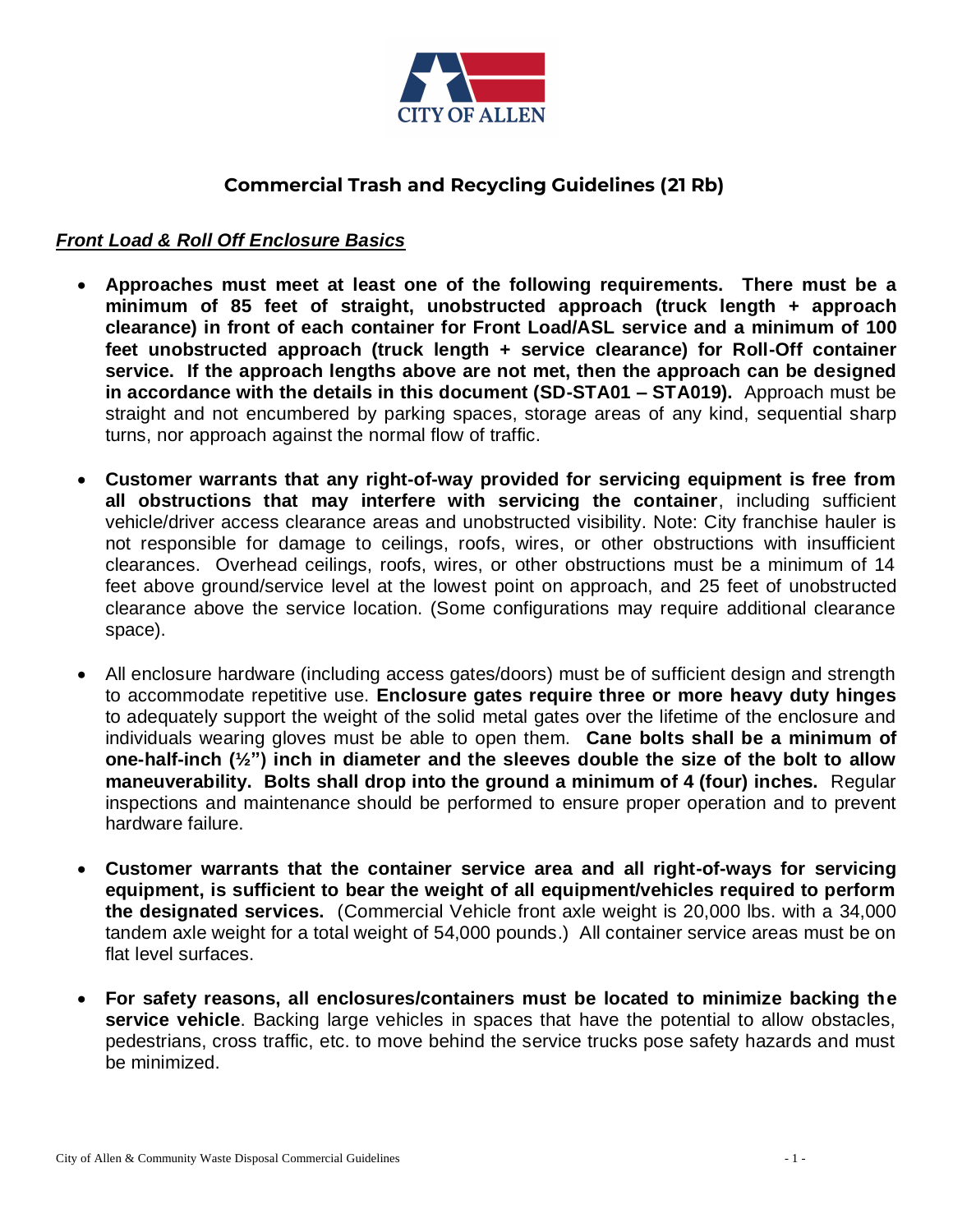- Enclosures that require a "chute" approach for service vehicles must add two feet of heavy-duty concrete to the drive space on both sides of the enclosure approach to increase mobility for service vehicles as they leave the enclosure.
- Customer warrants that any right-of-way provided for servicing equipment is of sufficient width (minimum 12' width with sufficient swept path clearances to negotiate turns, entrances/exits, etc.) and length to provide access for all equipment, vehicles and personnel required to perform the designated services. Commercial vehicle Front Load truck length is 35.5 feet with a 210 inch wheelbase, with a turning radius of 39 feet. Front load trucks with the service forks in the pick-up position are 42' in length; Roll Off trucks have a 278-inch wheelbase with a turning radius of 42 feet.
- All trash/recycle items must fit inside the container with the lid closed. City franchised hauler is not responsible for damage or litter caused by (or from) items left outside or on top of the container, damage caused from servicing overloaded/overweight containers, nor from inappropriate materials being disposed of in the container. Customers are responsible for citations/fines resulting from service provided to and/or transporting overloaded/overweight containers.
- Landscaping/vegetation must be planted with consideration for future growth potential. This includes trees that may mature with an overhanging canopy, as well as landscaping that may be planted in curbed areas where gates swing over landscaped space to open the required 120 degrees.
- City franchise hauler is not responsible for damage caused to automatic vehicular gates if they close against the service vehicle during entry/exit. Property access barriers, including automatic vehicular gates/arms, should be equipped with a reversing Inherent Entrapment Sensing System (ground loop, magnetic, eye sensor, or other) installed, capable of detecting vehicles in both opening and closing cycles to prevent gate closure on entrapped vehicles. Due to increased risk of entrapped vehicles, vehicular gates with split entry/exit sides that swing in opposite directions from each other are not allowed where service vehicles operate. Gates/arms must have sufficient time allowed for slow-moving vehicle entrance/exit. (Recommended minimum duration of 15 seconds). Proper access codes or remote activation device must be provided for service access.

### *Enclosure Details and Dimensions*

- **Front Load/VIP Enclosures must contain a minimum of 10 feet x 10 feet inside dimensions** (*two containers in a shared enclosure must be a minimum of 20 feet wide*) to provide reasonable safe clearance for servicing. **Access doors/gates must be mounted to provide a minimum 10 feet wide unobstructed opening** for each service container in an enclosure, have a **120-degree swing opening radius**, and must be **securable in both the open and closed positions**. Enclosure walls must be eight feet in height. Gates must be 7 to 8 feet in height. Seven feet gate height is intended to allow gates to be able to swing over curbs where needed. Enclosures with walls higher than eight feet must have gates that match the height of the walls.
- **Bollards must be installed 18 inches from the back wall** to prevent containers from being able to come into contact with the back wall of the enclosure (see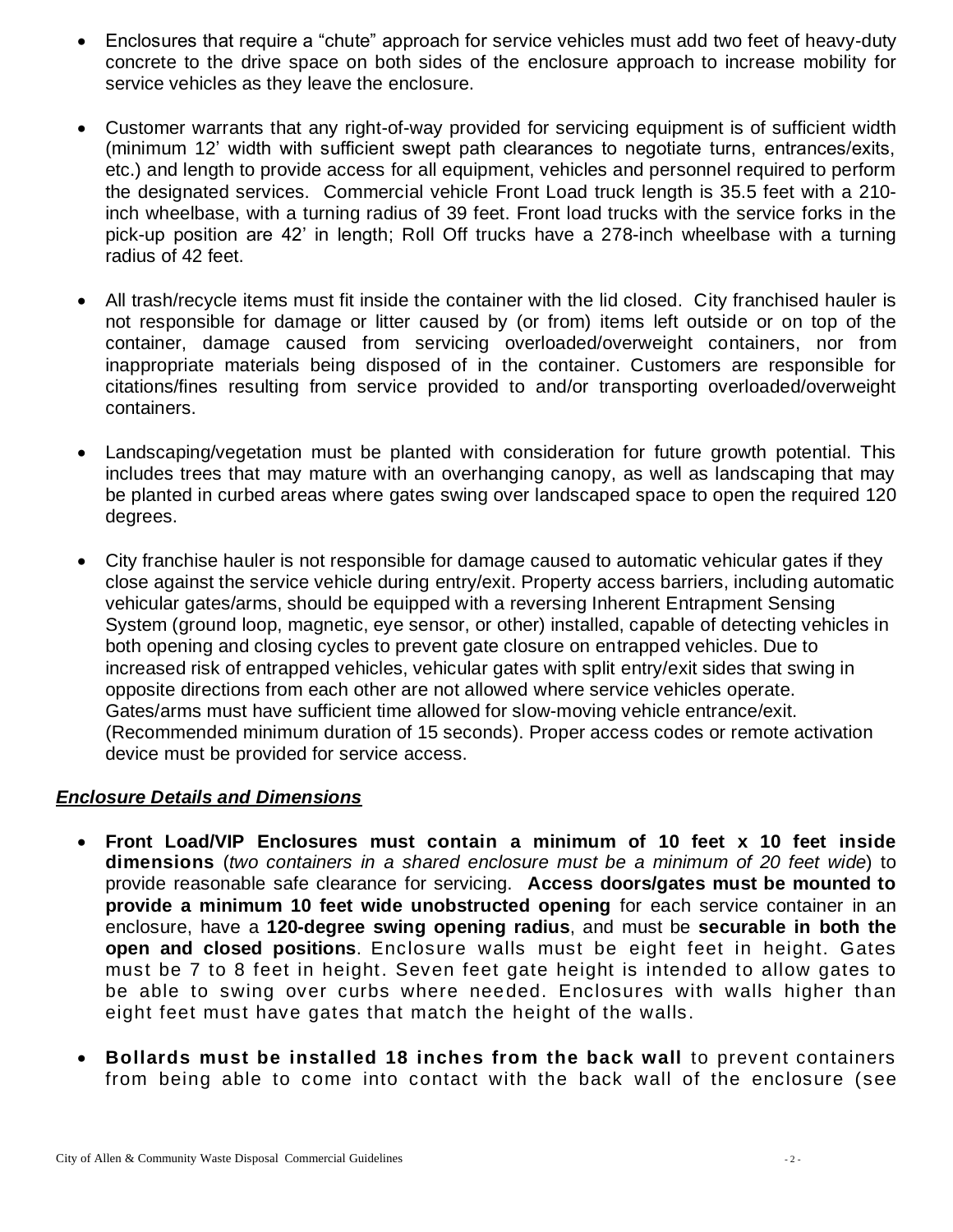SAMPLE Enclosure diagram(s). Bollards must be concrete-filled standard steel pipe of 6 to 8 inches in diameter.

• Roll-Off Enclosures must provide a minimum of 2 feet clearance on each side and 2 feet clearance in the front and rear of the container. Roll-Offs next to a building/wall must allow a

minimum of three (3) feet of clearance on the wall side. Roll-Off access gates/doors must be a minimum of 12 feet wide with a 120-degree swing opening and be capable of being secured in both the open and closed positions. (Roll-Off Non-RC = 12' Wide x 27' Deep, RC units = 13' Wide x 37' Deep). If the Roll-Off dumpster is located within a covered structure then access / roll-up doors for the enclosure must be a 14' minimum height.

- Any commercial food service property consisting of more than one restaurant shall utilize a compactor. Sharing of conventional front load dumpster will not be allowed at this type of commercial properties. In addition, a cardboard recycling container is strongly recommended due to the large amount of cardboard waste generated at these establishments.
- Additional equipment, containers, or other items stored inside the FL enclosure must be kept a minimum of 2 feet away from each side, and 3 feet away from the rear of the dumpster container. Stored items must be physically separated from the 10' x 10' required container space by a barrier such as bollards or wall. Customers with enclosures that will be housing other non-trash/recycle service containers [FOG (Fats, Oils, Grease) containers, pallet storage, etc.] must provide additional space to accommodate separation of the regular trash/recycle container and any other container or stored item(s).
- **ADA** compliant enclosures may utilize the rear area of the enclosure where storage or extra space is normally located to allow for ADA access to both dumpsters within the enclosure. Additional bollards may be required to protect the access space.
- All containers without enclosures must have a 3-foot obstruction-free clearance zone surrounding the service area. This includes vehicles, poles, buildings, and any other obstructions. Containers located behind overhead/roll up doors are subject to the same minimum clearance requirements as containers inside enclosures.
- All drains located inside an enclosure must have prior approval from the City. Drains must be connected to the Sanitary Sewer System through a grease trap. Water connections in or adjacent to the enclosure will only be allowed if the enclosure is plumbed to the sanitary sewer through a grease trap. Trash enclosures with drains must be designed by elevation difference to NOT allow ANY rainfall that falls outside the enclosure to enter the sanitary sewer drains. Furthermore, a monthly add-on sewer fee to treat rainfall that enters this drain will be annotated on the businesses' monthly water and sewer billing at the fee set in the current Water and Sewer Rate Resolution.
- All enclosure walls must be 8-foot minimum height and uncovered (open to the sky). Information: Screening of mechanical equipment and refuge collection areas shall be in accordance with the City of Allen Land Development Code (ALDC) Section 7.03.3.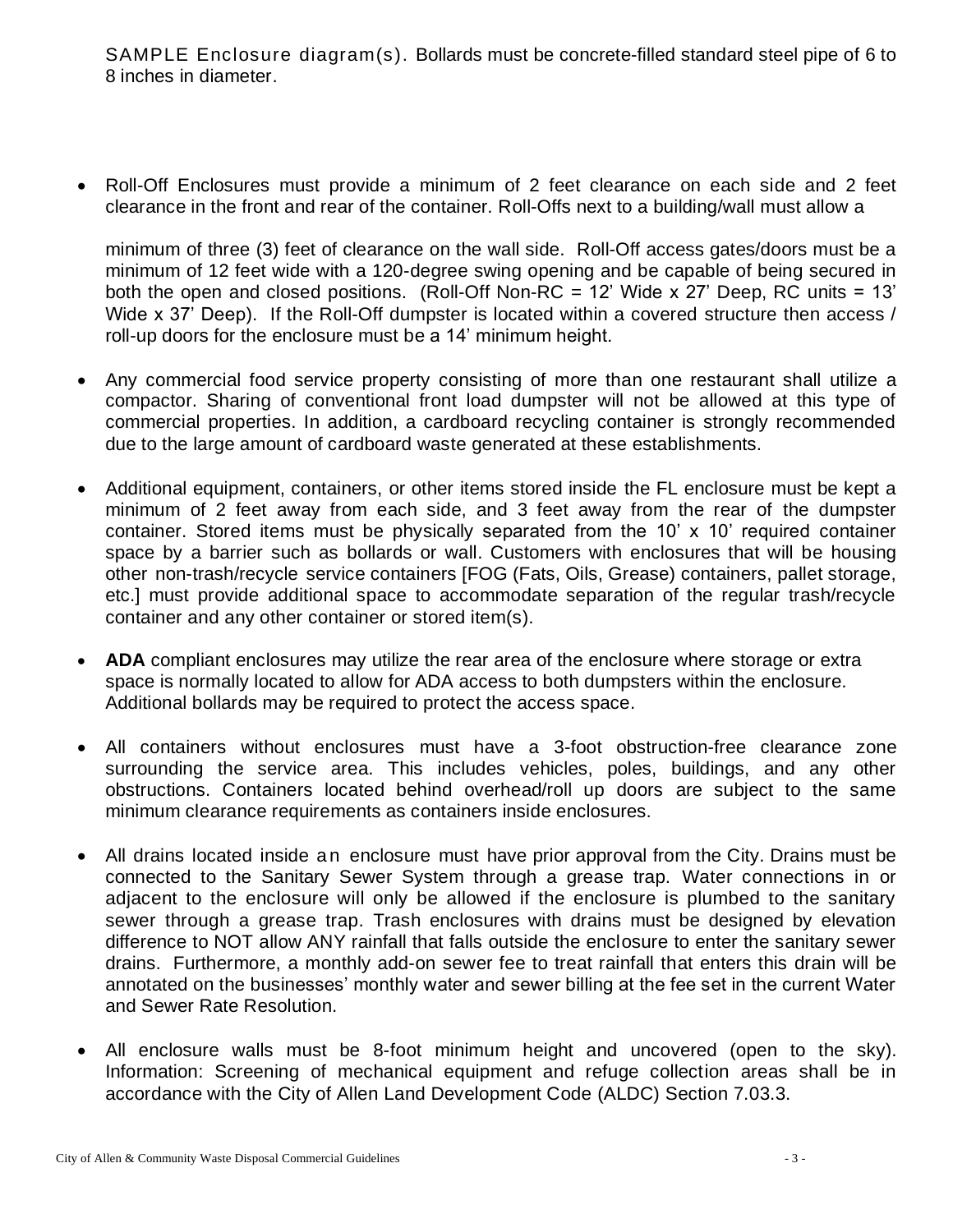• Building developer must assure that all additional enclosure dimensions and construction materials meet City of Allen current ordinances and amendments. Please see ordinance 3693-8-19 for all the City of Allen's current amendments to the 2018 ICC and 2017 NFPA Codes.

### *Special Container Information*

- Containers on casters may not exceed 4 yards in size and must be limited to a required maneuverable distance of less than 50 feet. A smooth, flat, paved, and level surface must be provided for all pathways the container must be maneuvered and will be expected to travel.
- Custom installed containers (container on docks, stands, casters, railing, etc.) or other nonstandard enclosures/container service areas (containers located inside buildings or under roof, etc.) must provide safe access to and from the service area and safe clearance around the container in all directions. *Custom installed containers may require additional clearances.* Preconstruction review or site inspection is recommended.

## *Guidelines for commercial cart service*

- Residential carts may be utilized for commercial businesses when the nature of the business is such as to create minimal trash. Carts are not allowed where food waste is part of the waste stream. Carts are not allowed for multi-family housing.
- There shall be a sufficient number of carts to hold all refuse that accumulates. Cart use for one building may not exceed four trash and four recycling carts. Service for residential cart use at business establishments is limited to once weekly collection based on the schedule for the surrounding residential community.
- Service areas must be designated for cart collection and comply with established residential requirements for approach and set out. Residential requirements are found in the City of Allen Code of Ordinances, Chapter 6 Health and Environment, Article III. Solid Waste, Sec. 6-56. Use of Polycart Receptacles.
- Service areas for collection set-out must consist of a concrete pad, constructed in such a manner as to allow two feet of clearance around each cart when set out for service; the pad shall not be part of or interfere with motor and foot traffic areas, including parking lots, roadways, alleyways or sidewalks. Cart service pads may not be set above or be adjacent to storm drains.
- Carts must be stored inside the building between service days or outside behind approved screening walls. Approved screening walls shall be of masonry construction, no less than four feet in height; constructed so as to match the building and shall screen carts from public view.